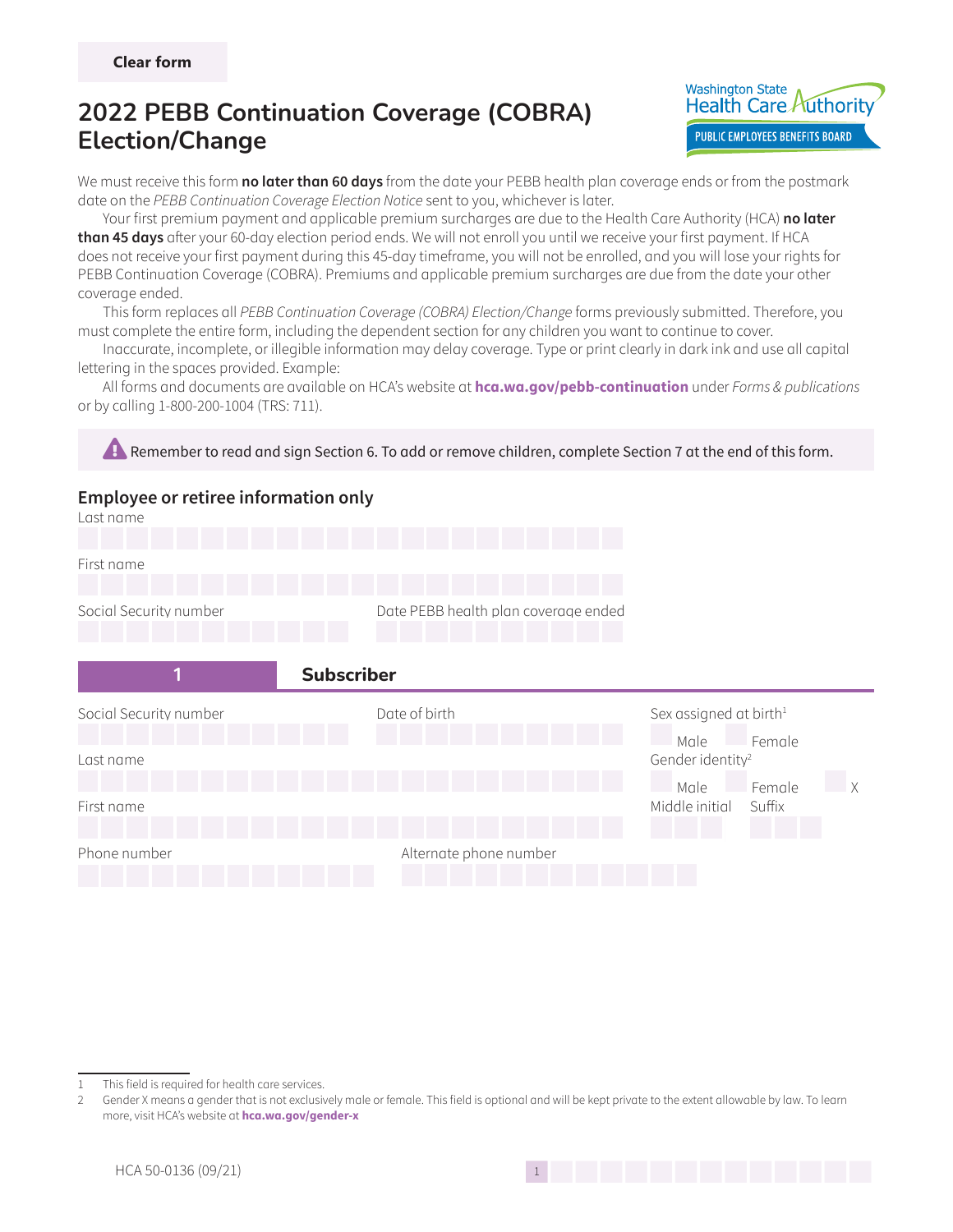| Subscriber's last name                                                                                                                         |        | Social Security number                                                                                                                                                                                                  |  |  |
|------------------------------------------------------------------------------------------------------------------------------------------------|--------|-------------------------------------------------------------------------------------------------------------------------------------------------------------------------------------------------------------------------|--|--|
| Street address                                                                                                                                 |        |                                                                                                                                                                                                                         |  |  |
| Address line 2                                                                                                                                 |        |                                                                                                                                                                                                                         |  |  |
| City                                                                                                                                           |        | State                                                                                                                                                                                                                   |  |  |
| ZIP/Postal code                                                                                                                                | County |                                                                                                                                                                                                                         |  |  |
| Mailing address (if different from above)                                                                                                      |        |                                                                                                                                                                                                                         |  |  |
| Mailing address line 2                                                                                                                         |        |                                                                                                                                                                                                                         |  |  |
| City                                                                                                                                           |        | State                                                                                                                                                                                                                   |  |  |
| ZIP/Postal code                                                                                                                                | County |                                                                                                                                                                                                                         |  |  |
| A<br>1-800-200-1004 (TRS: 711).                                                                                                                |        | If you move, you must report your new address to the PEBB Program no later than 60 days after you move.<br>You can report it by using this form, sending a written request to the address listed on page 12, or calling |  |  |
| Are you or any eligible dependents enrolled in PEBB insurance coverage under another account?                                                  |        | Yes<br>No                                                                                                                                                                                                               |  |  |
| <b>Continue coverage</b> (Select all that apply.)                                                                                              |        |                                                                                                                                                                                                                         |  |  |
| Medical                                                                                                                                        |        | <b>A</b> You may elect to continue coverage you                                                                                                                                                                         |  |  |
| Dental                                                                                                                                         |        | were enrolled in on the day your PEBB health plan                                                                                                                                                                       |  |  |
| Add coverage (Select all that apply.)                                                                                                          |        | coverage ended. If you have PEBB life insurance<br>you wish to port or convert, call MetLife at                                                                                                                         |  |  |
| Medical<br>1-866-548-7139.                                                                                                                     |        |                                                                                                                                                                                                                         |  |  |
| If you are enrolled in a Medical Flexible Spending<br>Dental                                                                                   |        |                                                                                                                                                                                                                         |  |  |
| Arrangement (FSA) or a Limited Purpose FSA<br>Terminate coverage (Select all that apply.)<br>and would like to continue it, call Navia Benefit |        |                                                                                                                                                                                                                         |  |  |
| Medical                                                                                                                                        |        | Solutions at 1-800-669-3539. Navia must receive                                                                                                                                                                         |  |  |
| Dental                                                                                                                                         |        | your request no later than 60 days from the date<br>للتمريح بالمساوي والمستحدث والمستحدث والمستحيل والمتحال والمتحال والمستحد                                                                                           |  |  |

If terminating coverage, include reason:

Termination date

your PEBB health plan coverage ended, or from the postmark date on the PEBB Continuation Coverage Election Notice sent to you, whichever is later.

**A** If you terminate all coverage, you will not be eligible to enroll again in PEBB Continuation Coverage unless you regain eligibility.

 $142$  Page 2 of 1422 Page 2 of 1422 Page 2 of 1422 Page 2 of 1422 Page 2 of 1422 Page 2 of 1422 Page 2 of 1422 Page 2 of 1422 Page 2 of 1422 Page 2 of 1422 Page 2 of 1422 Page 2 of 1422 Page 2 of 1422 Page 2 of 1422 Page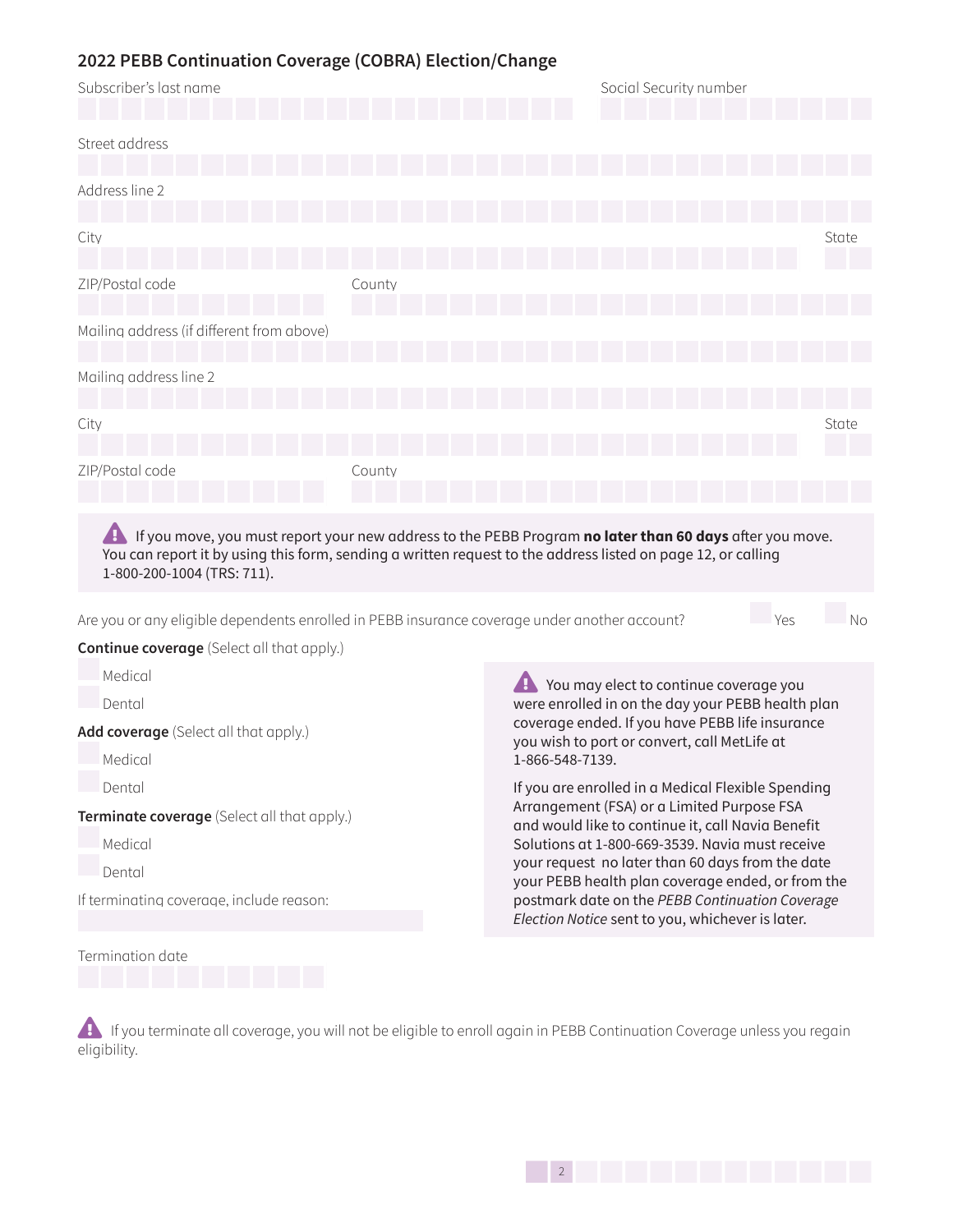| Subscriber's last name |      |                                                       | Social Security number |
|------------------------|------|-------------------------------------------------------|------------------------|
|                        |      | Is this person covered by another group medical plan? |                        |
| Yes                    | – No | If yes, effective date                                |                        |
|                        |      | Is this person covered by another group dental plan?  |                        |
| Yes                    | - No | If yes, effective date                                |                        |
|                        |      | Does this person receive Social Security Disability?  |                        |
| Yes                    | Nο   | If yes, effective date                                |                        |

**Example If Yes**, attach a copy of your Social Security Disability Award letter. Write your last name and the last four digits of your Social Security number on the copy. You and your enrolled dependents may be eligible for additional months of coverage.

### **Are you enrolled in Medicare Part A or Part B?**

| Part A (hospital) |       |                                                            |
|-------------------|-------|------------------------------------------------------------|
| - Yes             | No No | If yes, enter effective dates shown on your Medicare card: |
| Part B (medical)  |       |                                                            |

Yes No If yes, enter effective dates shown on your Medicare card:

If **Yes**, proof is required. Attach a copy of your entire entitlement letter or a copy of your Medicare card to this form. Write your last name and the last four digits of your Social Security number on the copy. You could face penalties if you don't enroll in Medicare Part A and Part B when you become eligible. Federal rules do not allow you to waive Medicare while on COBRA coverage.

**Example Premium surcharges only apply to subscribers who are not enrolled in Medicare Part A and Part B.** 

#### **Tobacco use premium surcharge**

Response required if you are enrolling in medical coverage. The PEBB Program requires a \$25-per-account tobacco use premium surcharge in addition to your monthly medical premium if you or a dependent (age 13 or older) enrolled on your PEBB medical plan uses a tobacco product. Tobacco use is defined as any use of tobacco products within the past two months except for religious or ceremonial use.

If a provider finds that ending tobacco use or participating in your medical plan's tobacco cessation program will negatively affect your or your dependent's health, see more information in the PEBB Program Administrative Policy 91-1 at **hca.wa.gov/pebb-rules**.

If you check Yes or do not check any boxes below, you will be charged the \$25 premium surcharge. See the PEBB Premium Surcharge Attestation Help Sheet available at **hca.wa.gov/pebb-continuation** for instructions on how to respond. To change your attestation, use the PEBB Premium Surcharge Attestation Change form.

### **Does the tobacco use premium surcharge apply to you?** Check one:

I am enrolled in Medicare Part A and Part B. The premium surcharge does not apply.

**Yes**, I am subject to the \$25 premium surcharge. I have used tobacco products in the past two months. If this is a change to a previous attestation, submit the PEBB Premium Surcharge Attestation Change form.

**No**, I am not subject to the \$25 premium surcharge. I have not used tobacco products in the past two months, or I have enrolled in or accessed one of the tobacco cessation resources noted in the PEBB Premium Surcharge Attestation Help Sheet.

143 Page 3 of 143 Page 3 of 143 Page 3 of 143 Page 3 of 143 Page 3 of 143 Page 3 of 143 Page 3 of 143 Page 3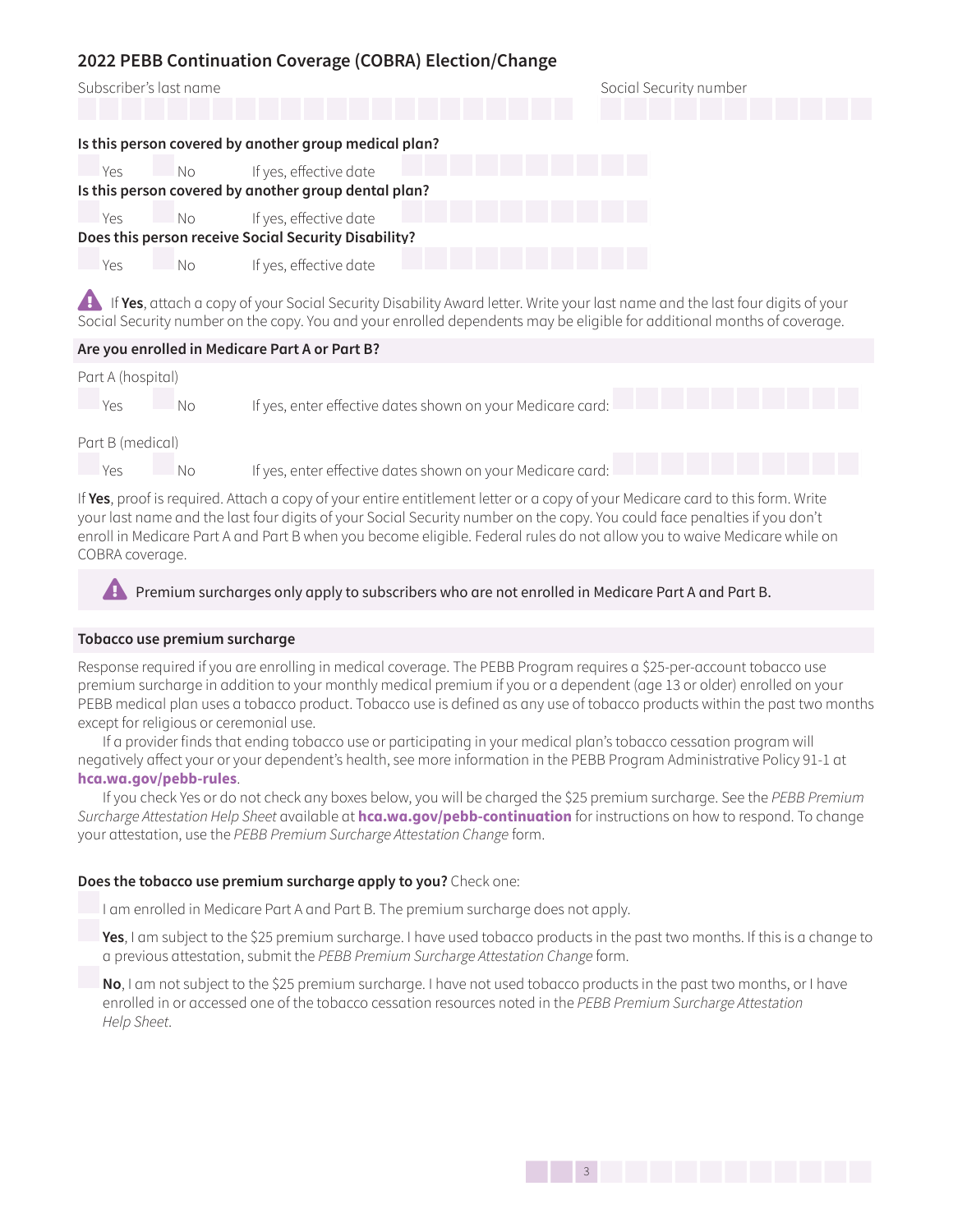

<sup>1</sup> This field is required for health care services.

144 Page 4 of 1444 Page 4 of 1444 Page 4 of 1444 Page 4 of 1444 Page 4 of 1444 Page 4 of 1444 Page 4 of 1444

<sup>2</sup> Gender X means a gender that is not exclusively male or female. This field is optional and will be kept private to the extent allowable by law. To learn more, visit HCA's website at **hca.wa.gov/gender-x**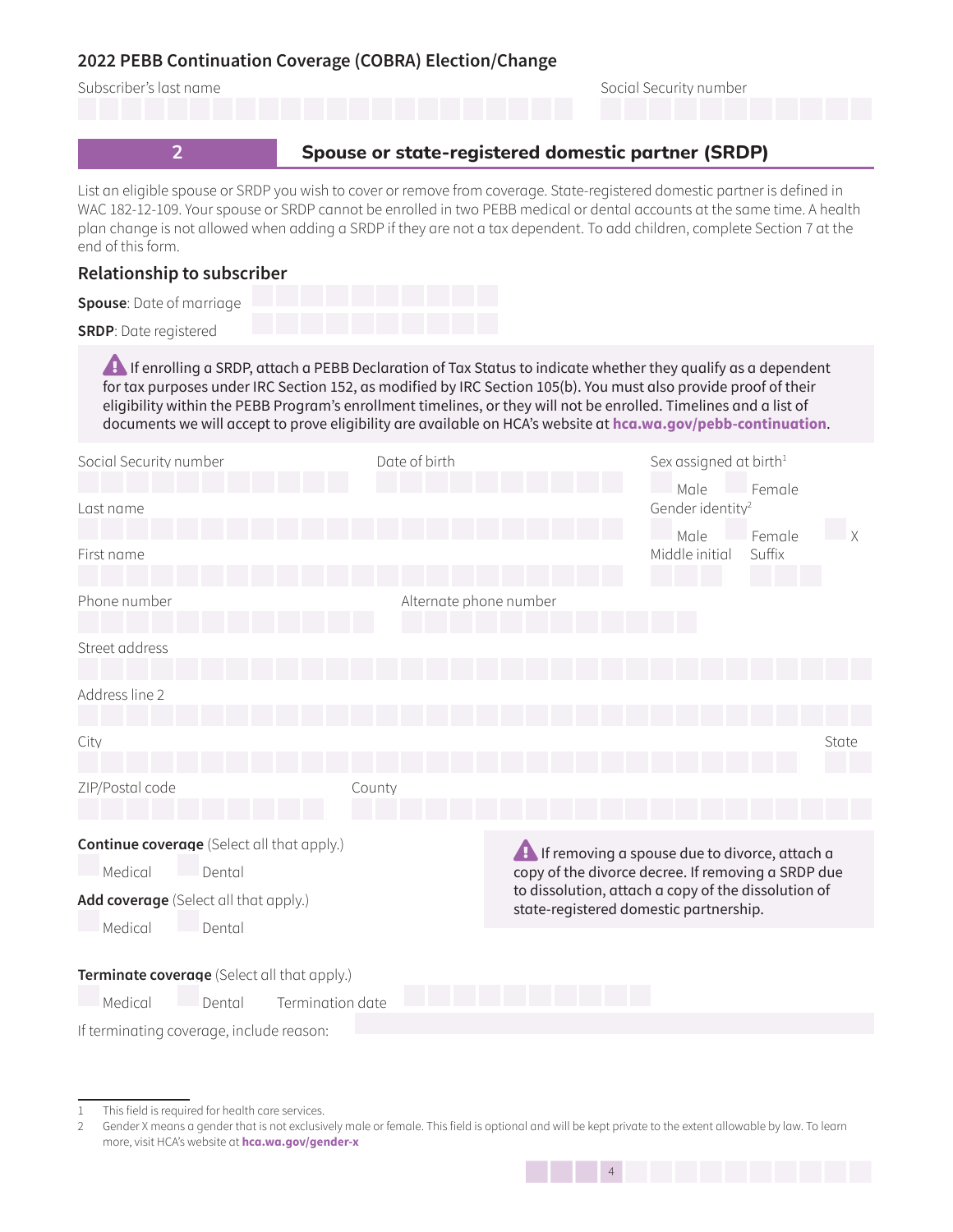|     | Subscriber's last name |                                                       | Social Security number |
|-----|------------------------|-------------------------------------------------------|------------------------|
|     |                        | Is this person covered by another group medical plan? |                        |
| Yes | No No                  | If yes, effective date                                |                        |
|     |                        | Is this person covered by another group dental plan?  |                        |
| Yes | No No                  | If yes, effective date                                |                        |
|     |                        | Does this person receive Social Security Disability?  |                        |
| Yes | No                     | If yes, effective date                                |                        |

**A** If Yes, attach a copy of their Social Security Disability Award letter. Write your last name and the last four digits of your Social Security number on the copy. You and your enrolled dependents may be eligible for additional months of coverage.

| Is this person enrolled in Medicare Part A or B? |    |                                                                                                                                                                                                                                         |  |  |
|--------------------------------------------------|----|-----------------------------------------------------------------------------------------------------------------------------------------------------------------------------------------------------------------------------------------|--|--|
| Part A (hospital)<br>Yes                         | No | If yes, enter effective dates shown on their Medicare card:                                                                                                                                                                             |  |  |
| Part B (medical)                                 |    |                                                                                                                                                                                                                                         |  |  |
| Yes                                              | No | If yes, enter effective dates shown on their Medicare card:                                                                                                                                                                             |  |  |
|                                                  |    | $\mathbf{u}(\mathbf{v})$ . And the contract of the set of the set of the contract of the contract of the contract of the contract of the contract of the contract of the contract of the contract of the contract of the contract of th |  |  |

If **Yes**, proof is required. Attach a copy of their Medicare card to this form. Write your last name and last four digits of your Social Security number on the copy. You could face penalties if you don't enroll in Medicare Part A and Part B when you become eligible. Federal rules do not allow you to waive Medicare while on COBRA coverage.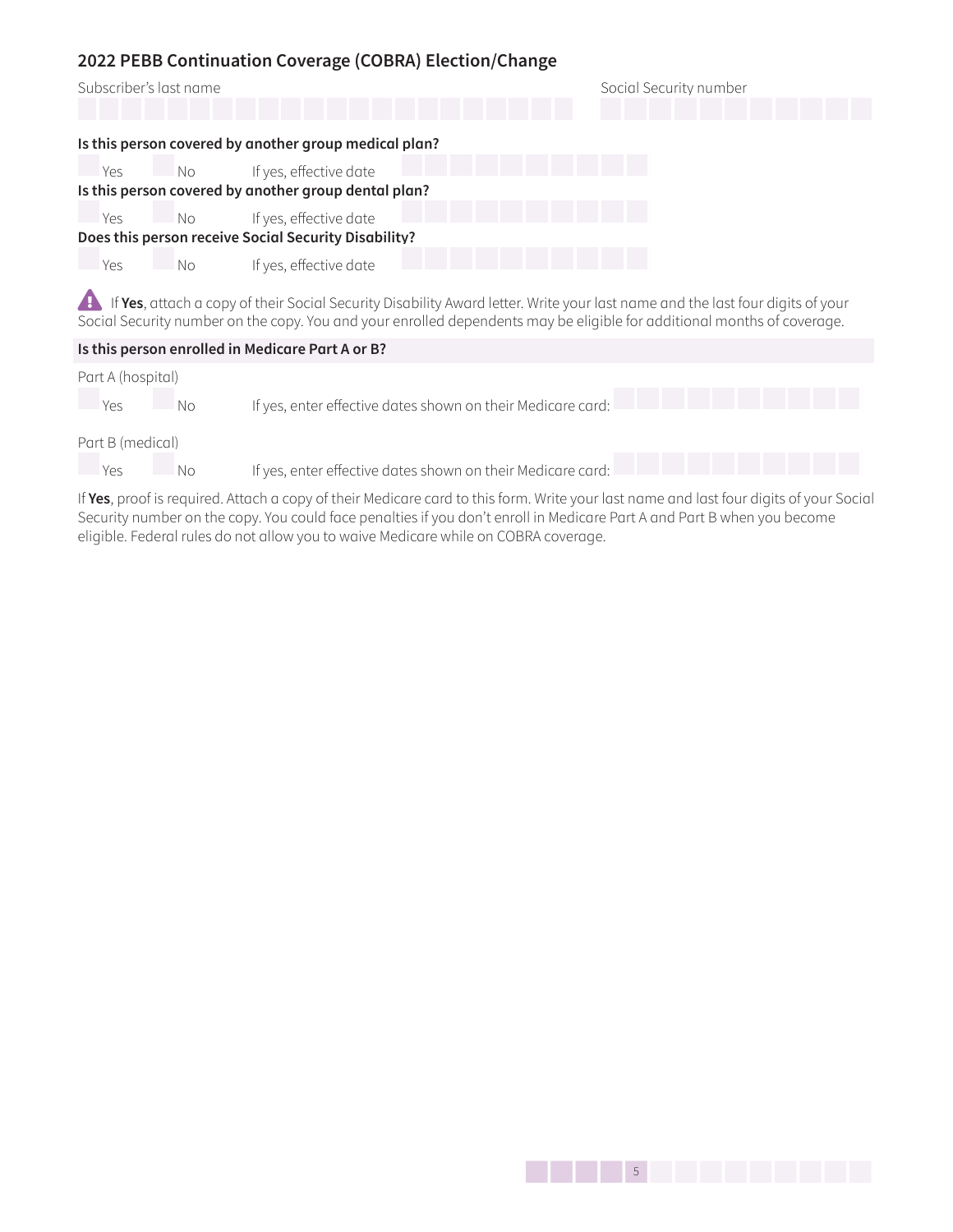Subscriber's last name Social Security number Social Security number

**Example Premium surcharges only apply to subscribers who are not enrolled in Medicare Part A and Part B.** 

### **Tobacco use premium surcharge**

Response required if you are enrolling your spouse or SRDP in medical coverage. If you check Yes or do not check any boxes below, you will be charged the \$25-per-account tobacco use premium surcharge in addition to your monthly premium. See the PEBB Premium Surcharge Attestation Help Sheet at **hca.wa.gov/pebb-continuation** for instructions on how to respond. **Does the tobacco use premium surcharge apply to you?** Check one:

I am enrolled in Medicare Part A and Part B. The surcharge does not apply.

**Yes**, I am subject to the \$25 premium surcharge. This person has used tobacco products in the past two months. If this is a change to a previous attestation, submit the SEBB Premium Surcharge Attestation Change form.

**No**, I am not subject to the \$25 premium surcharge. This person has not used tobacco products in the past two months or has enrolled in or accessed one of the tobacco cessation resources noted in the PEBB Premium Surcharge Attestation Help Sheet.

#### **Spouse or state-registered domestic partner (SRDP) coverage premium surcharge**

Response required if you are enrolling your spouse or SRDP in medical coverage. The PEBB Program requires a \$50 premium surcharge in addition to your monthly medical premium if you enroll your spouse or SRDP in PEBB medical and they have chosen not to enroll in another employer-based group medical that is comparable to PEBB's Uniform Medical Plan Classic. See the PEBB Premium Surcharge Attestation Help Sheet for instructions on how to respond.

**Does the spouse or SRDP coverage premium surcharge apply to you?** Check one:

I am enrolled in Medicare Part A and Part B. The

surcharge does not apply.<br>Surcharge does not apply. blank, you will be charged the \$50 premium surcharge.

**Yes**, I am subject to the \$50 premium surcharge. I used the PEBB Premium Surcharge Attestation Help Sheet and completed the PEBB Spousal Plan Calculator online.

**No**, I am not subject to the \$50 premium surcharge. I used the PEBB Premium Surcharge Attestation Help Sheet and if needed, completed the PEBB Spousal Plan Calculator online. Which questions on the PEBB Premium Surcharge Attestation Help Sheet did you check No? **Check all that apply**. Question 1 is not applicable.

Question 2 Question 3 Question 4 Question 5 Question 6

The PEBB Program to help determine if the premium surcharge applies. I used the PEBB Premium Surcharge Attestation Help Sheet and am submitting a printed PEBB Spousal Plan Calculator. The PEBB Program will use these to help determine whether my spouse's or SRDP's employer-based group medical is comparable to PEBB's UMP Classic and whether I am subject to this premium surcharge.

**External The PEBB Premium Surcharge Attestation Help Sheet and PEBB Spousal Plan Calculator are available at hca.wa.gov/pebb-continuation** under Forms & publications.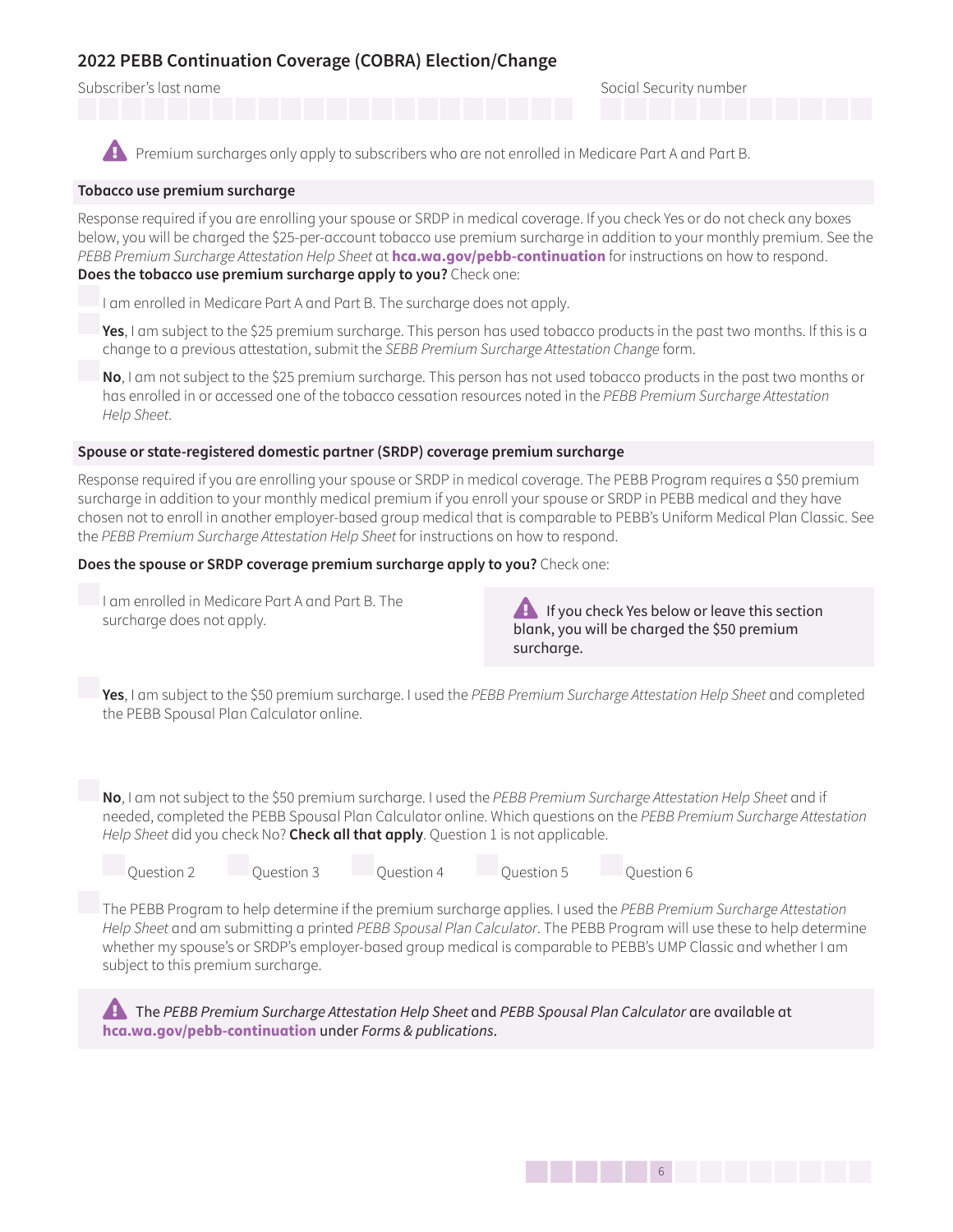



### **Changes you can make during annual open enrollment**

All changes become effective January 1 of the following year. Check the box next to the changes requested.

City **State ZIP/Postal code** City **State ZIP/Postal code** 

- Add dependents
- Remove dependents
- Add or change medical plan
- Add or change dental plan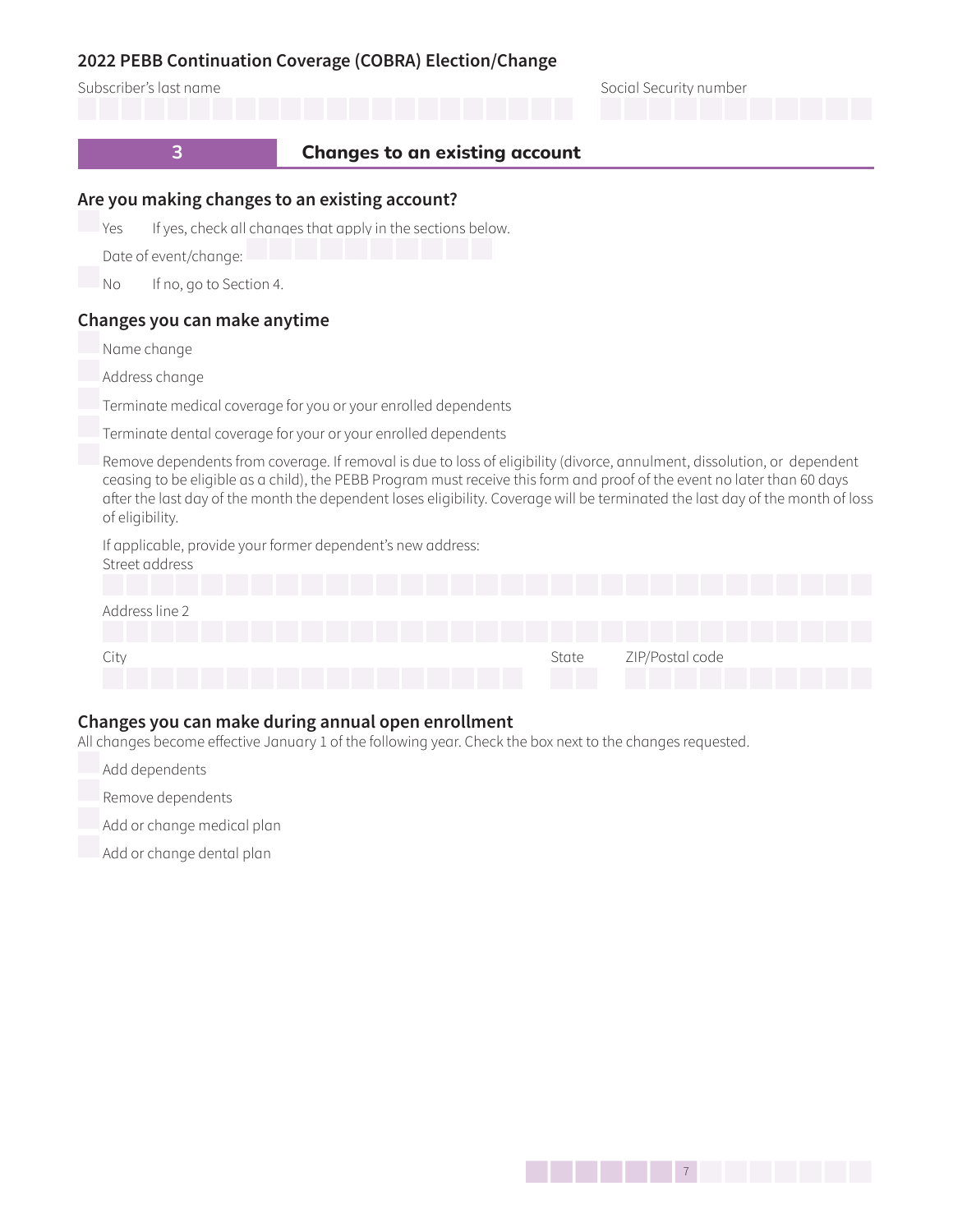Subscriber's last name Social Security number

### **Changes you can make if an event creates a special open enrollment (SOE)**

The PEBB Program only allows changes outside of annual open enrollment when an event creates a SOE. The change must be allowed under the Internal Revenue Code and Treasury regulations and correspond to and be consistent with a SOE event for the subscriber, the subscriber's dependent's, or both. To disenroll from a Medicare Advantage plan, the change in enrollment must be allowable under 42 C.F.R. Secs. 422.62(b) and 423.38(c).

The PEBB Program must receive this form and proof of the event **no later than 60 days** after the event occurs. To enroll a newborn or child whom you, the subscriber, has adopted or has assumed legal responsibility for support ahead of adoption, you should notify the PEBB Program by submitting the required forms as soon as possible. Doing so will ensure timely payment of claims. If adding the child increases the premium, the required forms must be received no later than 60 days after the date of the birth, adoption, or the date the legal responsibility is assumed ahead of adoption.

In most cases, the enrollment or change will be effective the first day of the month after the date of the event or the date we receive the form, whichever is later. Exceptions apply for new enrollment in a PEBB Medicare Supplement plan, or Medicare Advantage plan.

### **Check the box next to the matching events below.**

#### **The following events allow a subscriber to add dependents or change medical or dental plans**

 Subscriber or dependent loses other coverage under a group health plan or through health insurance coverage, as defined by the Health Insurance Portability and Accountability Act (HIPAA).

 Subscriber has a change in employment status that affects the subscriber's eligibility for their employer contribution toward their employer-based group health plan.

 Subscriber's dependent has a change in their own employment status that affects their eligibility for the employer contribution under their employer-based group health plan.

 A court order requires the subscriber or any other individual to provide insurance coverage for an eligible dependent of the subscriber.

 Subscriber or dependent enrolls in or loses eligibility for coverage under Medicaid or a state Children's Health Insurance Program (CHIP).

 Subscriber or dependent becomes eligible for a state premium assistance subsidy for PEBB health plan coverage from Medicaid or CHIP.

 Subscriber or dependent enrolls in or loses eligibility for Medicare or enrolls in or terminates enrollment in a Medicare Advantage plan or Medicare Part D plan.

 Child becomes eligible as an extended dependent through legal custody or legal guardianship. Also complete a *PEBB*  Extended Dependent Certification and PEBB Declaration of Tax Status to indicate whether they qualify as a dependent for tax purposes under IRC Section 152, as modified by IRC Section 105(b) available at **hca.wa.gov/pebb-continuation**.

 Marriage, registering a state-registered domestic partnership, birth, adoption, or assuming a legal obligation for total or partial support in anticipation of adoption. You must also submit a PEBB Declaration of Tax Status if enrolling a stateregistered domestic partner or their child to indicate whether they qualify as a dependent for tax purposes under IRC Section 152, as modified by IRC Section105(b). A health plan change is not allowed when adding a SRDP or their child if they are not a tax dependent.

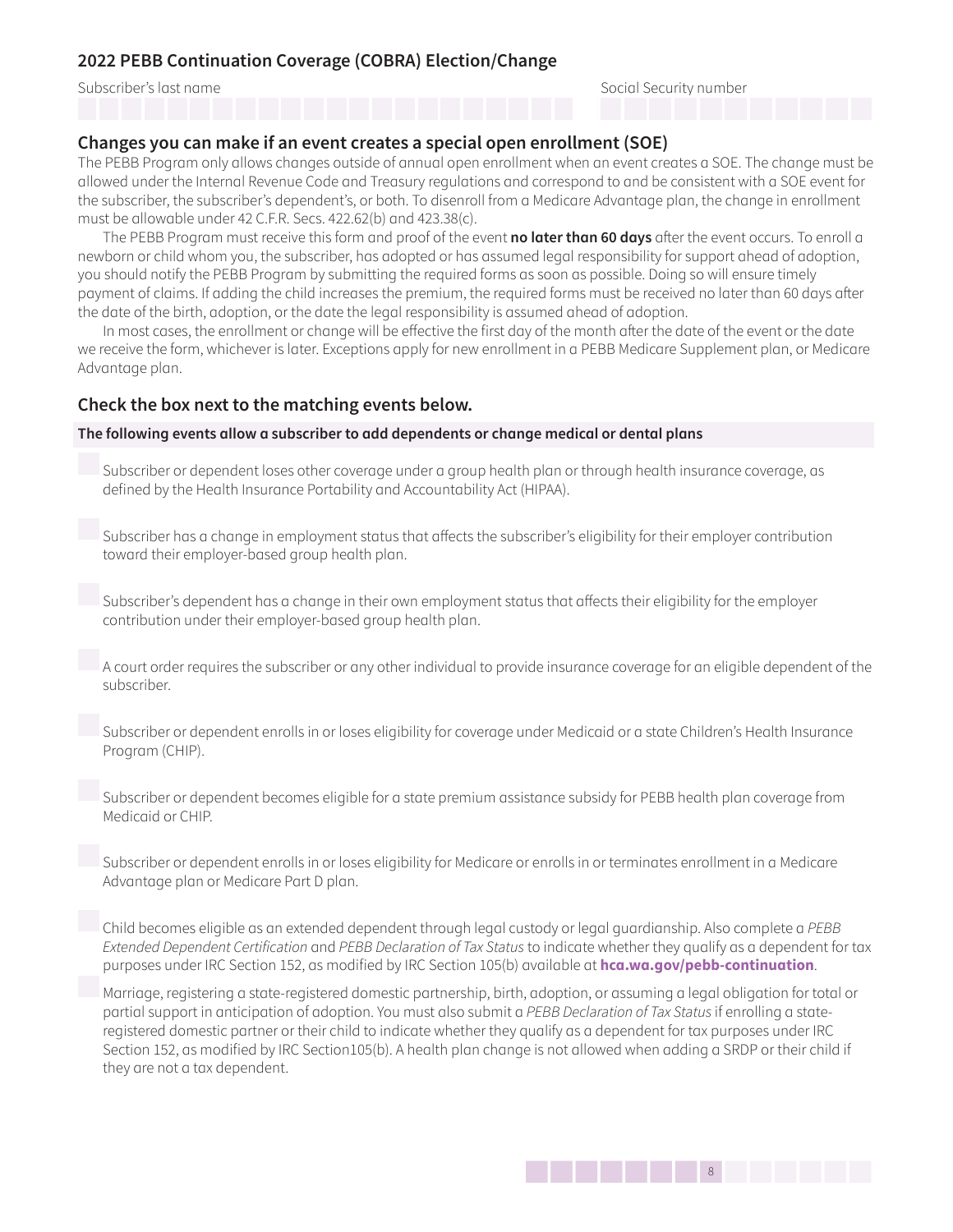Subscriber's last name Social Security number Social Security number

#### **The following events allow a subscriber to add dependents**

 Subscriber or dependent has a change in enrollment under another employer-based group health plan during its annual open enrollment that does not align with the PEBB Program's annual open enrollment.

 A dependent moves from another country to live within the United States or moves from within the United States to live in another country and the move resulted in the dependent losing their health insurance.

#### **The following events allow a subscriber to change medical plan and/or change dental plan:**

Subscriber or dependent has a change in residence that affects health plan availability.

 Subscriber or dependent's current health plan becomes unavailable because the subscriber or enrolled dependent is no longer eligible for a health savings account.

 Subscriber or dependent experiences a disruption of care for active and ongoing treatment that could function as a reduction in benefits for the subscriber or their dependent (requires approval by the PEBB Program).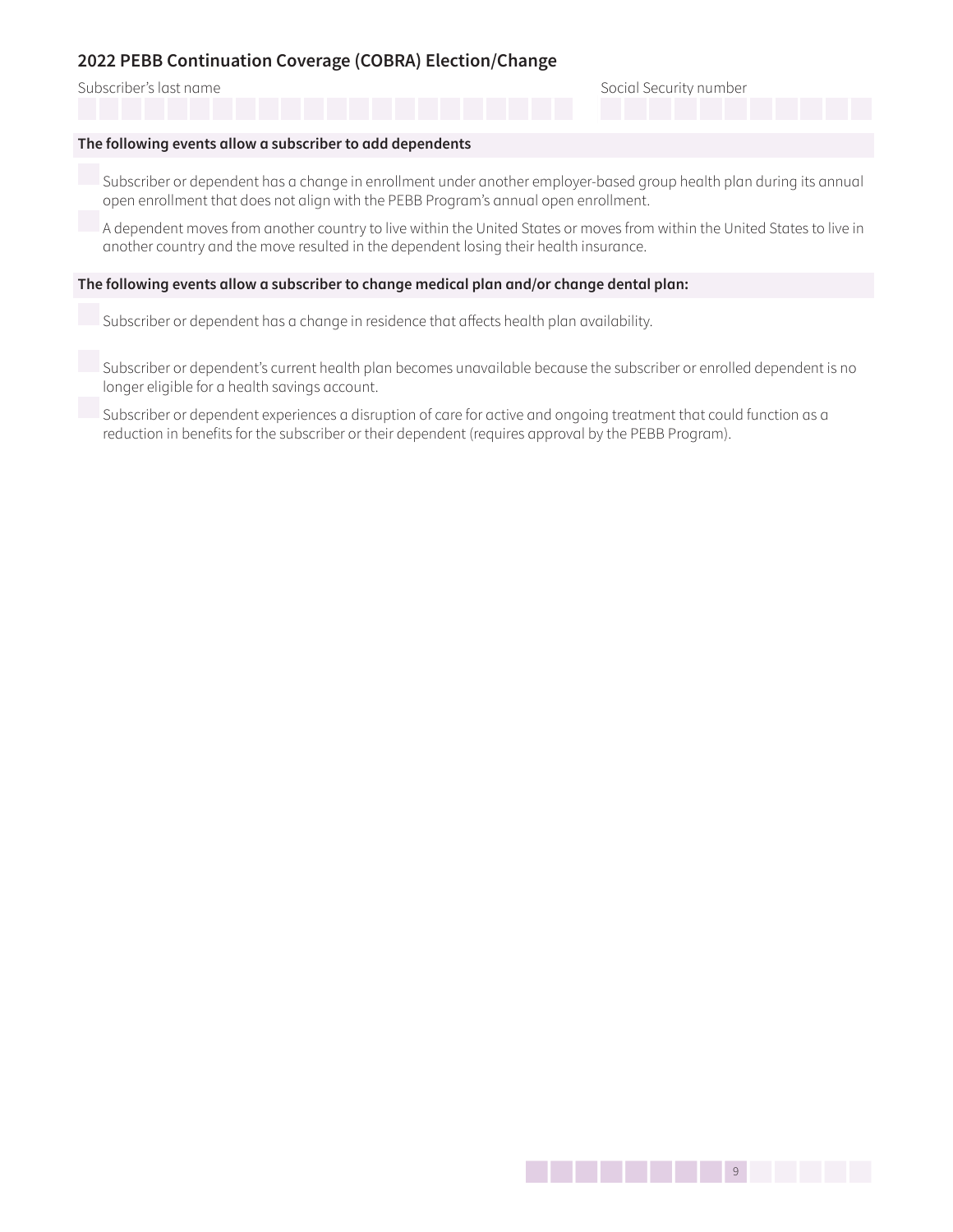#### Subscriber's last name Social Security number



Contact the plans with questions about benefits and providers. Their contact information is on [page 12](#page-11-1).

#### **Kaiser Foundation Health Plan of the Northwest[1](#page-9-0)**

Kaiser Permanente NW Classic<sup>[1](#page-9-0)</sup>

Kaiser Permanente NW Consumer-Directed Health Plan<sup>[2](#page-9-1),[5](#page-9-2)</sup>

Kaiser Permanente NW Senior Advantage<sup>[3](#page-9-3)</sup>

#### **Kaiser Foundation Health Plan of Washington[1](#page-9-0)**

Kaiser Permanente WA Classic<sup>[7](#page-9-4)</sup>

Kaiser Permanente WA Consumer-Directed Health Plan[5](#page-9-2)

Kaiser Permanente WA Medicare Plan[3](#page-9-3)[,4](#page-9-5)

Kaiser Permanente WA SoundChoice<sup>[6](#page-9-6),[7](#page-9-4)</sup>

Kaiser Permanente WA Value<sup>7</sup>

#### **Premera Blue Cross**

Medicare Supplement Plan G[8](#page-9-7)

### **Uniform Medical Plan,** administered by Regence BlueShield

UMP Classic

UMP Select<sup>[5](#page-9-2)</sup>

UMP Consumer-Directed Health Plan[5](#page-9-2)

UMP Plus-Puget Sound High Value Network<sup>[1](#page-9-0),[5](#page-9-2)</sup>

UMP Plus-UW Medicine Accountable Care Network<sup>[1](#page-9-0),[5](#page-9-2)</sup>

#### **UnitedHealthcare Medicare Advantage Prescription Drug**

UnitedHealthcare PEBB Balance[9](#page-9-8)

UnitedHealthcare PEBB Complete[9](#page-9-8)

- <span id="page-9-0"></span>1. These plans have specific service areas. If you move out of the service area, you must change your plan. Otherwise, you will have limited access to network providers and covered services. You must notify the PEBB Program no later than 60 days after you move.
- <span id="page-9-1"></span>2. Kaiser Foundation Health Plan of the Northwest (KFHPNW) offers plans in Clark and Cowlitz counties in Washington and select counties in Oregon. KFHPNW Medicare plans have a larger service area.
- <span id="page-9-3"></span>3. These Medicare plans are available only in certain counties. See "Medical plans available by county" at **hca.wa.gov/pebb-continuation**. Submit Form C with this form if you live in a county where a Medicare Advantage plan is available.
- <span id="page-9-5"></span>4. If someone on your account is not enrolled in Medicare, also select Kaiser Permanente WA Classic, SoundChoice, or Value for them.
- <span id="page-9-2"></span>5. These plans are available only if you and your enrolled dependents are not enrolled in Medicare.
- <span id="page-9-6"></span>6. Not all contracted providers in Spokane County are in the SoundChoice network. Please make sure your provider is in-network before your visit.
- <span id="page-9-4"></span>7. Only non-Medicare members can enroll in this plan. Members enrolled in Medicare will be enrolled in Kaiser Permanente WA's Medicare Plan.
- <span id="page-9-7"></span>8. Also submit Form B to enroll in this plan. It is only available to Medicare members. Any non-Medicare members on your account will be enrolled in UMP Classic.
- <span id="page-9-8"></span>9. Also submit Form C to enroll in these plans. They are only available to Medicare members. Any non-Medicare members on your account will be enrolled in UMP Classic.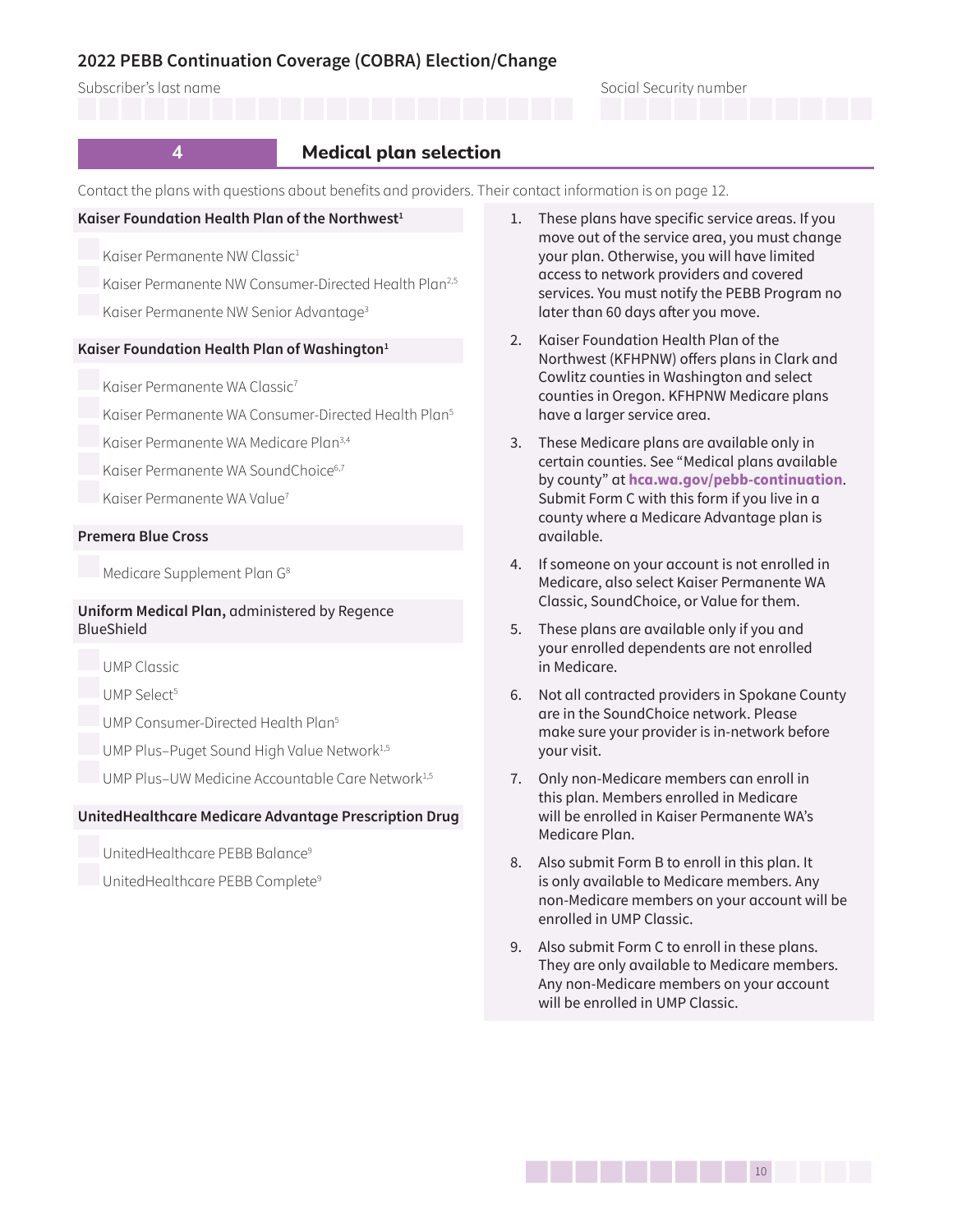Subscriber's last name Social Security number

# **5 Dental plan selection**

Check only one. Before you enroll, make sure the provider you want to use accepts the specific plan you choose. Plan contact information is on [page 12](#page-11-2).

#### **Preferred Provider Organization (PPO)**

**Uniform Dental Plan** (Group #03000), administered by Delta Dental of Washington. You can choose any dental provider and change providers at any time. Your out-of-pocket costs will be lower if you use a preferred provider.

#### **Managed-Care Plans (limited network)**

**DeltaCare** (Group #03100), administered by Delta Dental of Washington. You must select a primary care dentist in the DeltaCare network.

**Willamette Dental Group of Washington**. (Group WA82), administered by Willamette Dental of Washington, Inc. You will select and receive care from a primary care dental provider in the Willamette Dental Group network.

**6 b Signature** 

I have received and read the PEBB Continuation Coverage Election Notice, including appendices. By submitting this form, I declare that the information I have provided is true, complete, and correct. If it isn't, or if I do not update this information within the timelines in PEBB Program rules, to the extent permitted by federal and state laws, I must repay any claims paid by my health plans. My dependents and I may also lose PEBB benefits as of the last day of the month we were eligible. To the extent permitted by law, the PEBB Program may retroactively terminate coverage for me and my dependents if I intentionally misrepresent eligibility, or do not fully pay premiums when due. In addition, I understand that it is a crime to knowingly provide false, incomplete, or misleading information to an insurance company for the purpose of defrauding the company. Penalties include imprisonment, fines, and denial of PEBB benefits.

If I send payment, this does not mean that I will be automatically enrolled in PEBB health plan coverage. The PEBB Program will verify eligibility for my dependents and me. If we do not qualify, I will receive a refund.

I understand I am responsible for paying any applicable tobacco use premium surcharge and spouse or state-registered domestic partner coverage premium surcharge in addition to my monthly medical premium.

If I am enrolling in a consumer-directed health plan with a health savings account (HSA), I must meet HSA eligibility conditions. I understand that the PEBB Program will direct a portion of my monthly premium to an HSA on my behalf based on the information I have provided, and that there are limits to these contributions and my HSA contributions (if any) under federal tax law.

I understand that my enrollment and my dependents' enrollment are subject to me abiding by all applicable deadlines and PEBB Program rules and policies. Failure to comply with applicable deadlines and PEBB Program rules and policies may result in my benefits selection being rejected.

This form replaces all PEBB Continuation Coverage (COBRA) Election/Change forms previously submitted to the PEBB Program.

Please sign, date, and keep a copy for your records.

Subscriber's signature Date Date of the Date of the Date of the Date of the Date of the Date of the Date of the Date of the Date of the Date of the Date of the Date of the Date of the Date of the Date of the Date of the Da

141111Page 11 of 14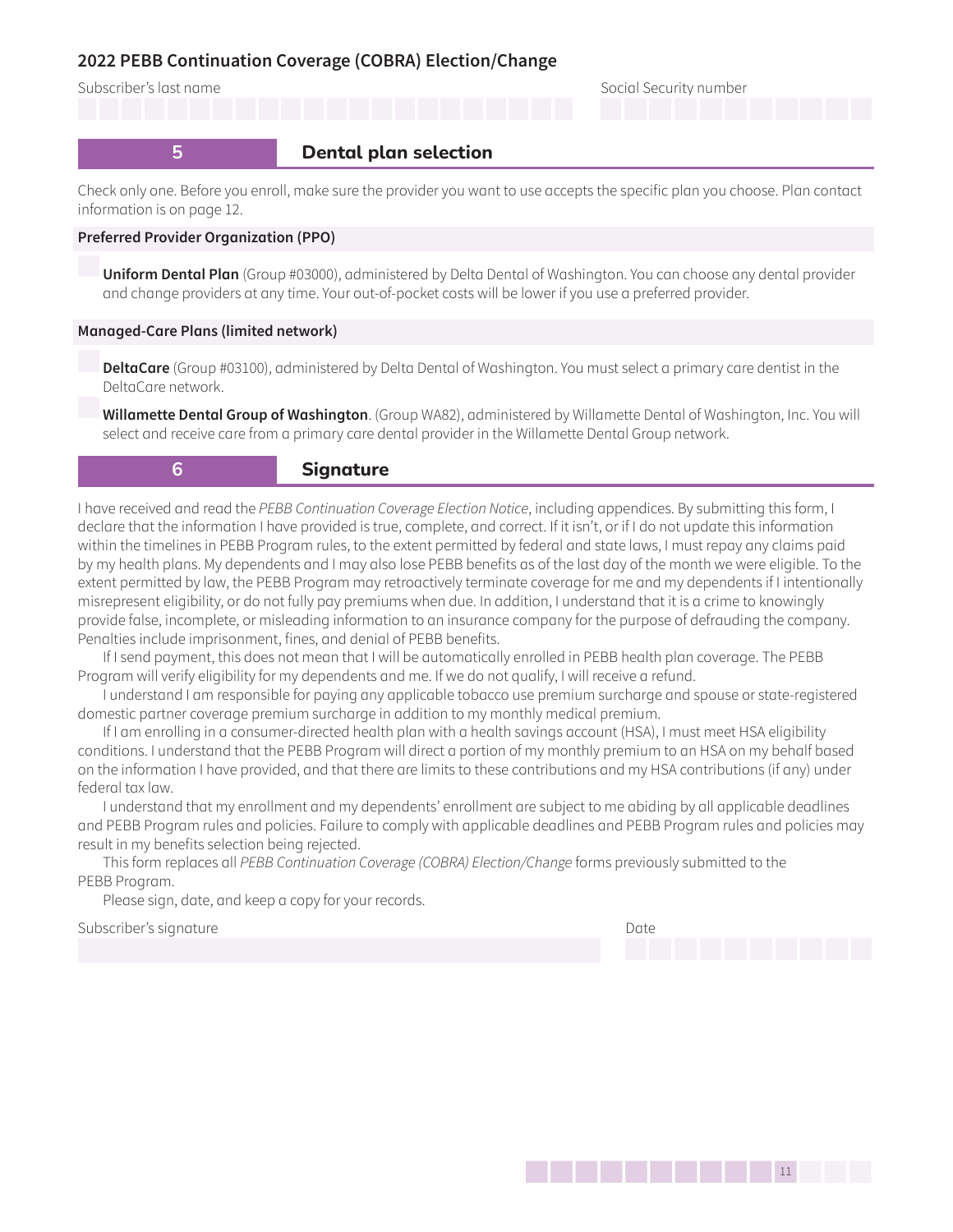Subscriber's last name Social Security number Social Security number

### <span id="page-11-0"></span>**Form return**

Submit form and documentation using one of the methods below:

### **Mail to:**

Washington State Health Care Authority PO Box 42684 Olympia, WA 98504-2684

### **Fax to:**

1-360-725-0771

HCA is committed to providing equal access to our services. If you need an accommodation, or require documents in another format, please call 1-800-200-1004 (TRS: 711).

**example 2** Continue to section 7 to add or remove children.

## <span id="page-11-1"></span>**2022 PEBB Program contractors**

**A** Do not send forms to the addresses below. This information is only for your reference.

**If payment is enclosed, make it payable to Health Care Authority** 

Washington State Health Care

Olympia, WA 98504-2691

**and mail to:** 

Authority PO Box 42691

### **Medical Contractors**

## **Kaiser Foundation Health Plan of the Northwest**

500 NE Multnomah St., Suite 100 Portland, OR 97232-2099 1-800-813-2000 (TRS: 711)

### **Kaiser Foundation Health Plan of Washington**

1300 SW 27th Street Renton, WA 980571-866-648-1928 TTY: 1-800-833-6388

#### **Premera Blue Cross**

PO Box 327 Seattle, WA 98111-0327 1-800-817-3049 TTY: 1-800-842-5357

**Uniform Medical Plan**, administered by Regence BlueShield (for medical benefits) PO Box 2998 Tacoma, WA 98401 1-888-849-3681 (TRS: 711)

**Uniform Medical Plan**, administered by Washington State Rx Services (for prescription drug questions) PO Box 40168 Portland, OR 97240-0168 1-888-361-1611 (TRS: 711)

#### **UnitedHealthcare**

PO Box 30770 Salt Lake City, Utah 84130-0770 1-855-873-3268

#### <span id="page-11-2"></span>**Dental Contractors**

**DeltaCare**, administered by Delta Dental of Washington 400 Fairview Ave. N., Suite 800 Seattle, WA 98109-5371 1-800-650-1583 TTY: 1-800-833-6384

**Uniform Dental Plan**, administered by Delta Dental of Washington 400 Fairview Ave. N., Suite 800 Seattle, WA 98109-5371 1-800-537-3406 TTY: 1-800-833-6384

1412 **12** 

#### **Willamette Dental of Washington, Inc.**

6950 NE Campus Way Hillsboro, OR 97124-5611 1-855-4DENTAL (1-855-433-6825) (TRS: 711)

### **Electronically submit:**

Send a secure online message to PEBB Customer Service by registering for an account on HCA's website at **hca.wa.gov/fuze-questions**. Sign and date any forms you attach to a secure message. **Note:** This is separate from PEBB My Account.

**HCA's Privacy Notice**: We will keep your information private as allowed by law. To see our Privacy Notice, go to the HCA website at **hca.wa.gov/pebb-continuation**.

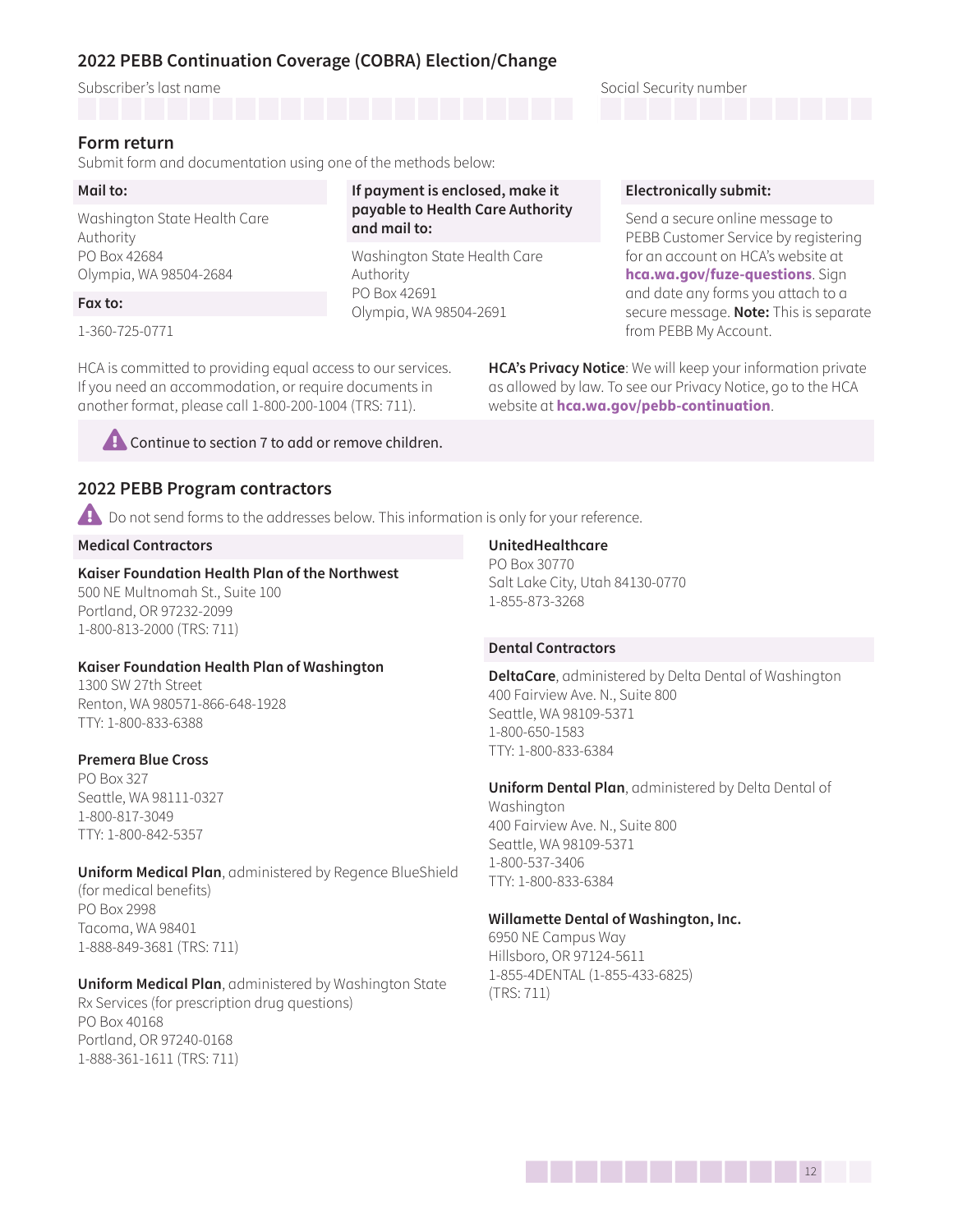

List eligible dependents you wish to add or remove from coverage. Enrolled children must be eligible under PEBB Program rules. This includes children through the month of their 26th birthday (regardless of marital status, student status, or eligibility for coverage under another plan), and children age 26 or older with a disability.

Dependents cannot be enrolled in two PEBB medical or dental accounts at the same time.

If enrolling a state-registered domestic partner's child, an extended dependent, or a non-qualified tax dependent, also attach a PEBB Declaration of Tax Status to indicate whether they qualify as a dependent for tax purposes under IRC Section 152, as modified by IRC Section 105(b). A health plan change is not allowed when adding a SRDP's child if they are not a tax dependent.

If enrolling an extended dependent, also attach a PEBB Extended Dependent Certification.

If enrolling a child with a disability age 26 or older, also attach a PEBB Certification of a Child with a Disability.

## **Relationship to subscriber**

| Child                                                             |                                                 |                                      |        |              |  |
|-------------------------------------------------------------------|-------------------------------------------------|--------------------------------------|--------|--------------|--|
| Stepchild (not legally adopted)                                   |                                                 |                                      |        |              |  |
|                                                                   | Extended dependent (attach copy of court order) |                                      |        |              |  |
| Child with a disability age 26 or older                           |                                                 |                                      |        |              |  |
| Social Security number                                            | Date of birth                                   | Sex assigned at birth <sup>1</sup>   |        |              |  |
| Last name                                                         |                                                 | Male<br>Gender identity <sup>2</sup> | Female |              |  |
|                                                                   |                                                 | Male                                 | Female | $\mathsf{X}$ |  |
| First name                                                        |                                                 | Middle initial                       | Suffix |              |  |
| Phone number                                                      | Alternate phone number                          |                                      |        |              |  |
| Street address                                                    |                                                 |                                      |        |              |  |
| Address line 2                                                    |                                                 |                                      |        |              |  |
| City                                                              |                                                 |                                      |        | State        |  |
| ZIP/Postal code                                                   | County                                          |                                      |        |              |  |
| <b>Continue coverage:</b> (Select all that apply.)                |                                                 |                                      |        |              |  |
| Medical<br>Dental<br>Add coverage: (Select all that apply.)       |                                                 |                                      |        |              |  |
| Medical<br>Dental<br>Terminate coverage: (Select all that apply.) |                                                 |                                      |        |              |  |
| Medical<br>Termination date<br>Dental                             |                                                 |                                      |        |              |  |
| If terminating coverage, include reason                           |                                                 |                                      |        |              |  |

1413 Page 13 of 14 13 14 14 15 16 17 17 18

<sup>1</sup> This field is required for health care services.

<sup>2</sup> Gender X means a gender that is not exclusively male or female. This field is optional and will be kept private to the extent allowable by law. To learn more, visit HCA's website at **hca.wa.gov/gender-x**